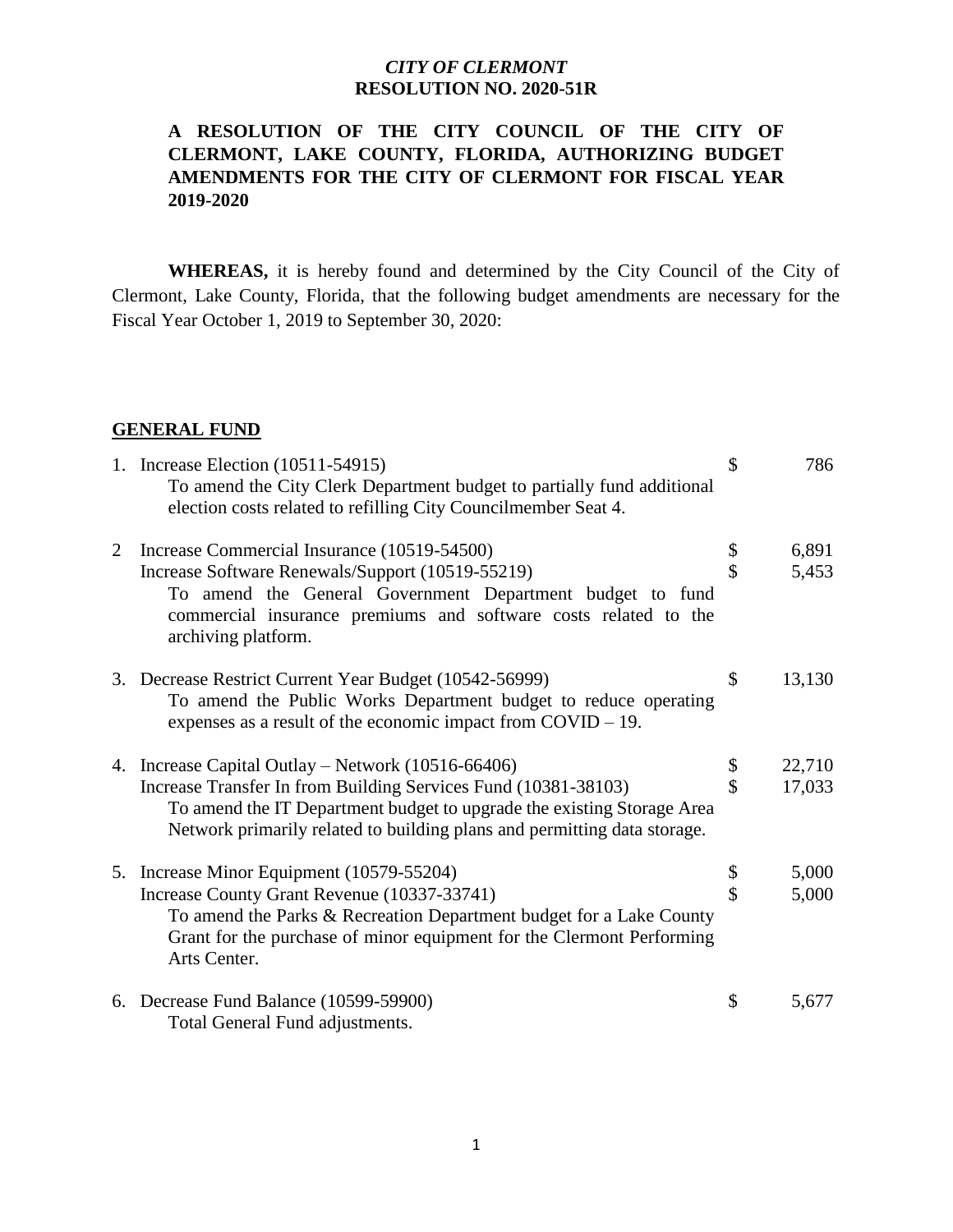# *CITY OF CLERMONT*  **RESOLUTION NO. 2020-51R**

# **BUILDING FUND**

|                                  | 1. Increase Transfer Out to General Fund (11581-99101)<br>To amend the Building Services Fund Department budget to fund an<br>upgrade to the existing Storage Area Network from building plans and<br>permitting data storage.                                                                                                                  | \$       | 17,033          |  |  |
|----------------------------------|-------------------------------------------------------------------------------------------------------------------------------------------------------------------------------------------------------------------------------------------------------------------------------------------------------------------------------------------------|----------|-----------------|--|--|
| 2                                | Decrease Fund Balance (11599-59900)<br>Total Building Services Fund adjustments.                                                                                                                                                                                                                                                                | \$       | 17,033          |  |  |
|                                  | <b>RECREATION IMPACT FUND</b>                                                                                                                                                                                                                                                                                                                   |          |                 |  |  |
|                                  | 1. Increase Capital Outlay - Buildings (14575-66201)<br>Increase Capital Outlay – Professional Services (14575-66900)<br>To amend the Parks & Recreation Department budget for the<br>carryforward of unexpended FY 2019 funds budgeted for the design and<br>construction of a recreation storage building at the Arts & Recreation<br>Center. | \$<br>\$ | 60,000<br>8,160 |  |  |
|                                  | 2. Decrease Fund Balance (14599-59900)<br>Total Recreation Impact Fee Fund adjustments.                                                                                                                                                                                                                                                         | \$       | 68,160          |  |  |
| <b>GROUP SELF INSURANCE FUND</b> |                                                                                                                                                                                                                                                                                                                                                 |          |                 |  |  |
|                                  | 1. Increase Medical Services/Claims (52519-53130)<br>To amend the Group Self Insurance budget for claims.                                                                                                                                                                                                                                       | \$       | 428,636         |  |  |
|                                  | 2. Decrease Fund Balance (52599-59900)<br>Total Group Self Insurance Fund adjustments.                                                                                                                                                                                                                                                          | \$       | 428,636         |  |  |
|                                  |                                                                                                                                                                                                                                                                                                                                                 |          |                 |  |  |

**Net Decrease to Fund Balance – All Funds \$ 519,506**